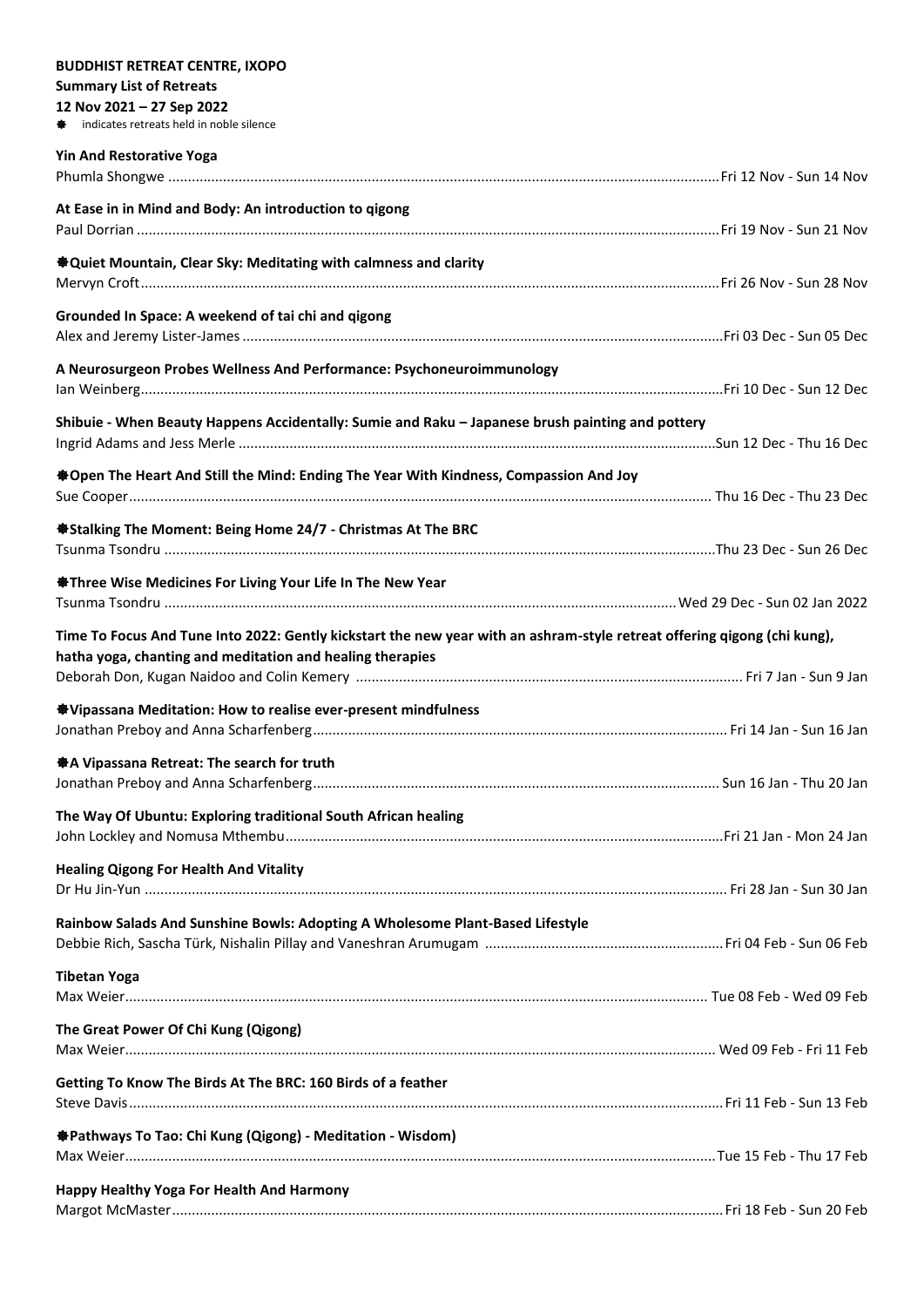| <b>Easter Baking And Mindful Food Appreciation</b>                                                                                                  |  |
|-----------------------------------------------------------------------------------------------------------------------------------------------------|--|
| <b>Speak Your Truth, Listen Deeply</b>                                                                                                              |  |
| A Neurosurgeon Probes Wellness And Performance: Psychoneuroimmunology                                                                               |  |
| Yin And Yang: A Yoga Retreat: Release, relax and restore                                                                                            |  |
| From Fear To Fundamental Well-Being                                                                                                                 |  |
| The Healing Art Of Reiki (Level 1), Yoga And Meditation: Heal the body, relax the mind                                                              |  |
| Deepening The Healing Art Of Reiki: Reiki (Levels 2 and 3), yoga and meditation                                                                     |  |
| ※ A Weekend Of Kindness At The BRC                                                                                                                  |  |
| Mist Rising, Rain Falling: A qigong retreat                                                                                                         |  |
| Reclaim Your Power: A journey to inner balance                                                                                                      |  |
| ※Open The Heart And Still The Mind: Embracing grief and gratitude with compassion                                                                   |  |
| World As Lover, World As Self: Finding our way home in difficult times                                                                              |  |
| Vinyāsa Yoga And Meditation                                                                                                                         |  |
| Come As You Are: Secular Buddhism, Existential Philosophy And Psychotherapy. Can Buddhism effectively treat the struggles<br>we face in life?       |  |
| <b><math>\ddot{\textbf{w}}</math> Under The Full Moon Of May: Wesak - celebrating 25 centuries of Buddhism</b>                                      |  |
|                                                                                                                                                     |  |
| ※Beginner's Mind, Quiet Mind: Meditation Instruction And Practice for Meaningful Daily Living                                                       |  |
| Releasing Ourselves From Old Stories: Stepping from the past into an abundant future by drawing on the Ancient Hawaiian<br>practice of Ho'oponopono |  |
| The Heart And Art Of Awakening - Part 1: Shift your life though presence and art                                                                    |  |
| The Heart And Art Of Awakening - Part 2: Going deeper                                                                                               |  |
| The Sacred Feminine : Empowering the feminine with yoga, meditation and your astrological moon                                                      |  |
| An Introduction To Mindfulness Based Living: "Knowing the present"                                                                                  |  |
|                                                                                                                                                     |  |